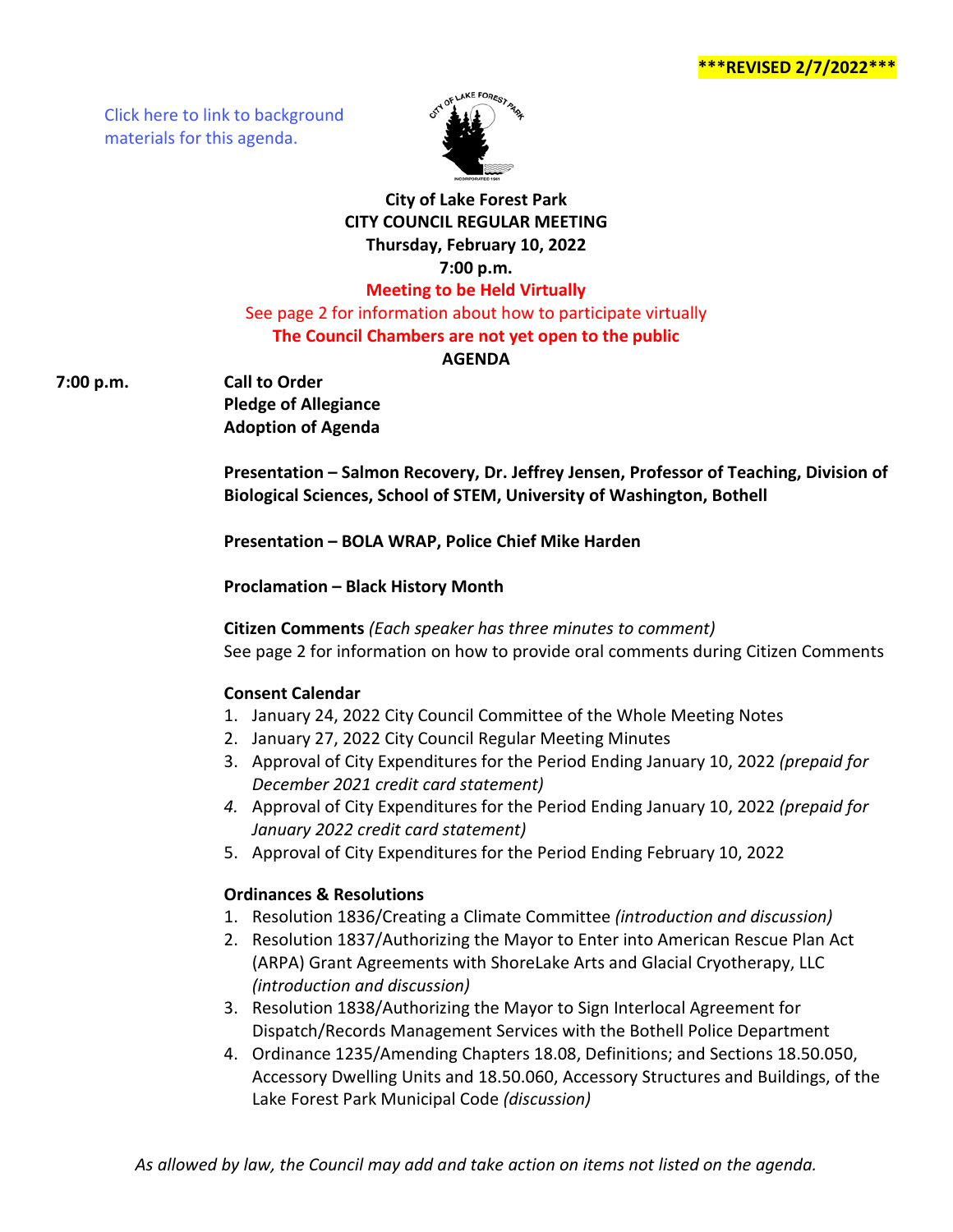#### **Action or Discussion**

#### **Other Business**

#### **Council Committee Reports Council/Mayor/City Administrator Reports**

- 1. Councilmember Reports
- 2. Mayor's Report
- 3. City Administrator's Report—February 10, 2022

## **Closed Session – Regarding Collective Bargaining – Per RCW 42.30.140(4)(a) \*\*\*Executive Session – Legal Risks of Proposed Action – Per RCW 42.30.110(1)(i)\*\*\***

#### **9:00 p.m. Adjourn**

**Future Schedule** Monday, February 14, 2022 City Council Committee of the Whole Special Meeting 6 pm *virtual meeting* Thursday, February 17, 2022 City Council Budget & Finance Committee Meeting 6 pm *virtual meeting* Monday, February 21, 2022 City Offices Closed in Recognition of Presidents Day Thursday, February 24, 2022 City Council Regular Business Meeting 7 pm *virtual meeting*

## HOW TO SUBMIT ORAL AND WRITTEN COMMENTS

<https://www.cityoflfp.com/615/Virtual-Meetings-during-COVID-19> (use CTRL+CLICK to open this link) *Written comments for public hearings will be submitted to Council if received by 5:00 p.m. the date of the meeting; otherwise, they will be provided to the City Council the next day. Because the City has implemented oral comments, written comments are no longer being read under Citizen Comments.*

### MOBILE DEVICE NOTE

If you are accessing this agenda on a mobile device and do not have the ability to use CTRL+CLICK to access the linked information on this page, please see the PDF document that is associated to the right of this sentence.

**Instructions for participating in this meeting virtually are on the following page**